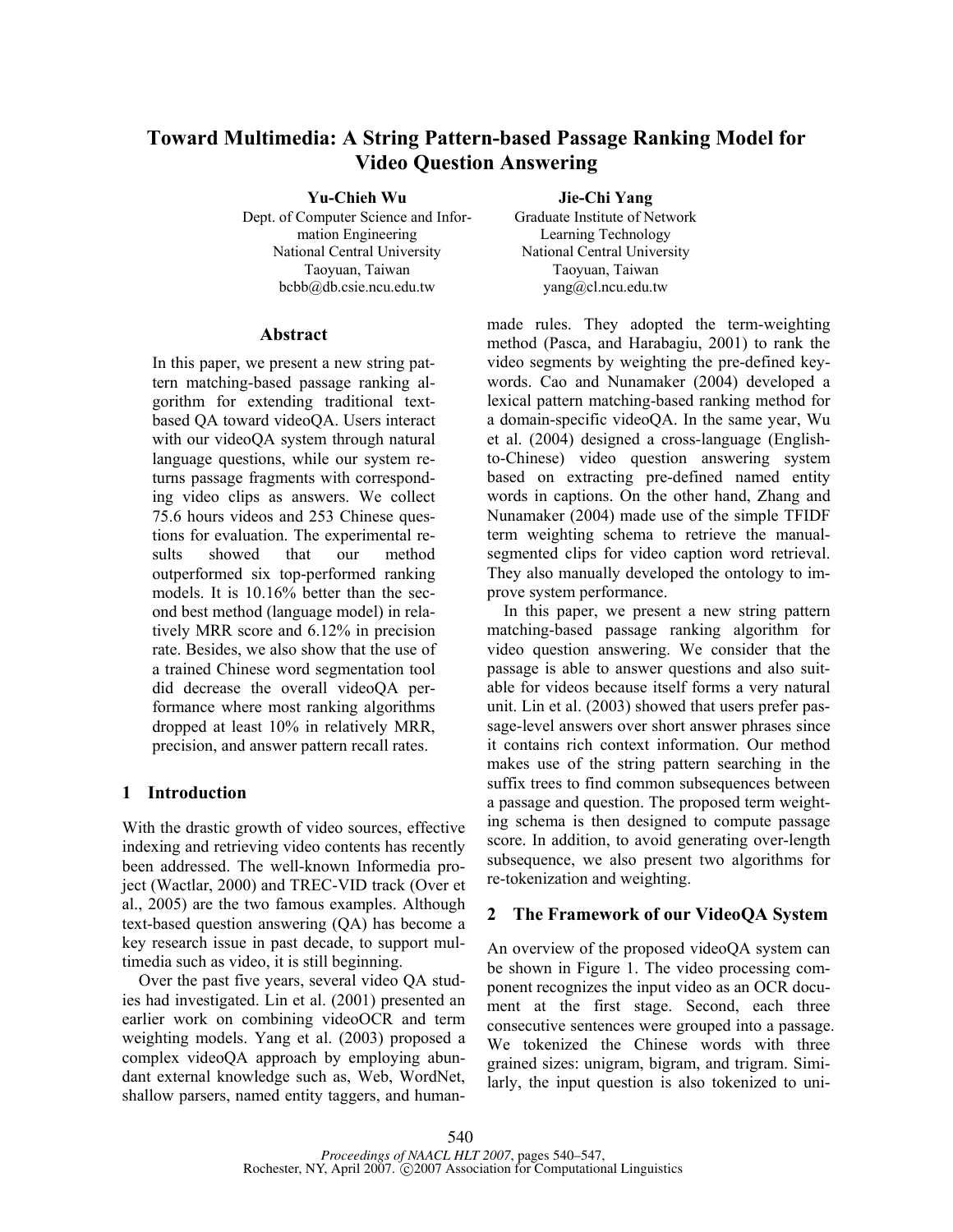gram, bigram, and trigram level of words. To reduce most irrelevant passages, we adopted the BM-25 ranking model (Robertson et al., 2000) to retrieve top-1000 passages as the "input passages". Finally, the proposed passage ranking algorithm retrieved top-*N* passages as answers in response to the question. In the following parts, we briefly introduce the employed videoOCR approach. Section 2.2 presents the sentence and passage segmentation schemes. The proposed ranking algorithms will be described in Section 3.



# **2.1 Video Processing**

Our video processing takes a video and recognizes the closed captions as texts. An example of the input and output associated with the whole video processing component can be seen in Figure 2. The videoOCR technique consists of four important steps: text detection, binarization, frame tracking, and OCR. The goal of text detection is to locate the text area precisely. In this paper, we employ the edge-based filtering (Lyu et al., 2005) and slightly modify the coarse-to-fine top-down block segmentation methods (Lienhart and Wernicke, 2002) to find each text component in a frame. The former removes most non-edge areas with global and local thresholding strategy (Fan et al., 2001) while the latter incrementally segments and refines text blocks using horizontal and vertical projection profiles.

The next steps are text binarization and frame tracking. As we know, the main constituent of video is a sequence of image frames. A text component almost appears more than once. To remove redundancy, we count the proportion of overlapping edge pixels between two consecutive frames. If the portion is above 70%, then the two frames were considered as containing the same text components. We then merge the two frames by averaging the gray-intensity for each pixel in the same text component. For the binarization stage, we employ the Lyu's text extraction algorithm (Lyu et al., 2005) to binarize text pixels for the text components. Unlike previous approaches (Lin et al., 2001; Chang et al., 2005), this method does not need to assume the text is in either bright or dark color (but assume the text color is stable). At the end of this step, the output text components are prepared for OCR.

The target of OCR is to identify the binarized text image to the ASCII text. In this paper, we developed a naïve OCR system based on nearest neighbor classification algorithms and clustering techniques (Chang et al., 2005). We also adopted the word re-ranking methods (Lin et al., 2001, strategy 3) to improve the OCR errors.



**Figure 2: Text extraction results of an input image**

### **2.2 Sentence and Passage Segmentation**

In this paper, we treat all words appear in the same frame as a sentence and group every three consecutive sentences as a passage. Usually, words that occur in the same frame provide a sufficient and complete description. We thus consider these words as a sentence unit for sentence segmentation. An example of a sentence can be found in Figure 2. The sentence of this frame is the cascading of the two text lines, i.e. "speed-up to 17.5 thousand miles per hour in less than six minutes" For each OCR document we grouped every three continuous sentences with one previous sentence overlapping to represent a passage. Subsequently, we tokenized Chinese word with unigram, bigram, and trigram levels.

Searching answers in the whole video collection is impractical since most of them are irrelevant to the question. By means of text retrieval technology, the search space can be largely reduced and limited in a small set of relevant document. The document retrieval methods have been developed well and successfully been applied for retrieving relevant passages for question answering (Tellex et al.,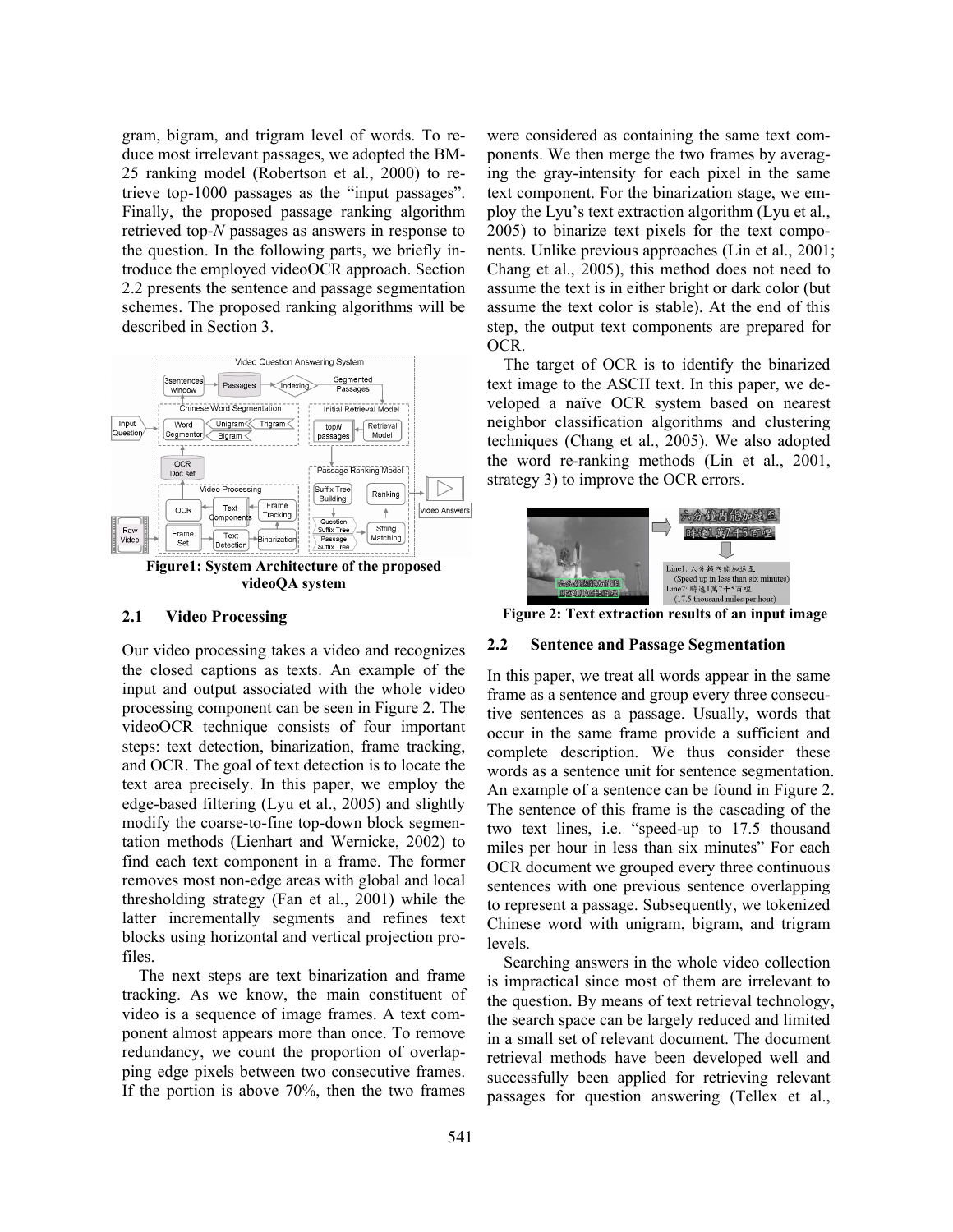2003). We replicated the Okapi BM-25 (Robertson et al., 2000), which is the effective and efficient retrieval algorithms to find the related segmented passages. For each input question, the top-1000 relevant passages are input to our ranking model.

# **3 The Algorithm**

Tellex et al. (2003) compared seven passage retrieval models for text QA except for several adhoc approaches that needed either humangenerated patterns or inference ontology which were not available. In their experiments, they showed that the density-based methods (Lee et al., 2001) achieved the best results, while the BM-25 (Robertson, 2000) reached slightly worse retrieval result than the density-based approaches, which adopted named entity taggers, thesaurus, and WordNet. Cui et al. (2005) showed that their fuzzy relation syntactic matching method outperformed the density-based methods. But the limitation is that it required a dependency parser, thesaurus, and training data. In many Asian languages like Chinese, Japanese, parsing is more difficult since it is necessary to resolve the word segmentation problem before part-of-speech (POS) tagging, and parsing (Fung et al., 2004). This does not only make the parsing task harder but also required to train a high-performance word segmentor. The situation is even worse when text contains a number of OCR error words. In addition, to develop a thesaurus and labeled training set for QA is far time-consuming. In comparison to Cui's method, the term weighting-based retrieval models are much less cost, portable and more practical. Furthermore, the OCR document is not like traditional text articles that have been human-typed well where some words were error predicted, unrecognizable, and falsealarm. These unexpected words deeply affect the performance of Chinese word segmentation, and further for parsing. In our experiments (see Table 2 and Table 3), we also showed that the use of a well-trained high-performance Chinese word segmentation tool gave the worse result than using the unigram-level of Chinese word (13.95% and 13.92% relative precision and recall rates dropped for language model method).

To alleviate this problem, we treat the atomic Chinese unigram as word and present a weighted string pattern matching algorithm. Our solution is to integrate the suffix tree for finding, and encoding important subsequence information in trees. Nevertheless, it is known that the suffix tree construction and pattern searching can be accomplished in linear time (Ukkonen, 1995). Before introducing our method, we give the following notations.

passage  $P = PW_1$ ,  $PW_2$ , ...,  $PW_T$ question  $Q = QW_1, QW_2, ..., QW_T$ 

a common subsequence for passage

 $\text{Sub}_{i}^{\text{P}} = \text{PW}_{k}, \text{PW}_{k+1}, ..., \text{PW}_{k+x-1}$  if  $|\text{Sub}_{i}^{\text{P}}| = x$ a common subsequence for question

 $\text{Sub}_{i}^{\text{Q}} = \text{QW}_{i}, \text{QW}_{i+1}, ..., \text{QW}_{i+y-1}$  if  $|\text{Sub}_{i}^{\text{Q}}| = y$ 

A common subsequence represents a continuous string matching between P and Q. We further impose two symbols on a subsequence. For example,  $\text{Sub}_i^{\text{P}}$  means *i*-th matched continuous string (common subsequence) in the passage, while  $\text{Sub}_j^Q$  indicates the *j*-th matched continuous string in the question. The common subsequences can be extracted through the suffix tree building and pattern searching. For example, to extract the set of Sub<sub>i</sub><sup>P</sup>, we firstly build the suffix tree of P and incrementally insert substring of Q and label the matched common string between P and Q. Similarly, one can apply a similar approach to generate the set of Sub<sub>j</sub><sup>Q</sup>. By extracting all subsequences for P and Q, we then compute the following score (see equation (1)) to rank passages.

 $(1 - \lambda) \times QW$  Weight(Q, P) Passage\_S $\text{core}(P) = \lambda \times QW$ \_Density(Q, P) + (1)

The first term of equation (1) "QW\_Density( $Q$ , P)" estimates the question word density degree in the passage P, while "QW Weight( $Q$ , P)" measures the matched question word weights in P.  $\lambda$  is a parameter, which is used to adjust the importance of the QW\_Density $(Q, P)$ . Both the two estimations make use of the subsequence information for P and Q. In the following parts, we introduce the computation of  $QW$  Density $(Q, P)$  and  $QW$  Weight $(Q, P)$  separately. The time complexity analysis of our method is then discussed in the tail of this section.

The QW Density $(Q, P)$  is designed for quantifying "how dense the matched question words in the passage P". It also takes the term weight into account. By means of extracting common subsequence in the question, the set of  $\text{Sub}_j^Q$  can be used to measures the question word density. At the beginning, we define equation (2) for weighting a subsequence  $Sub_j^Q$ .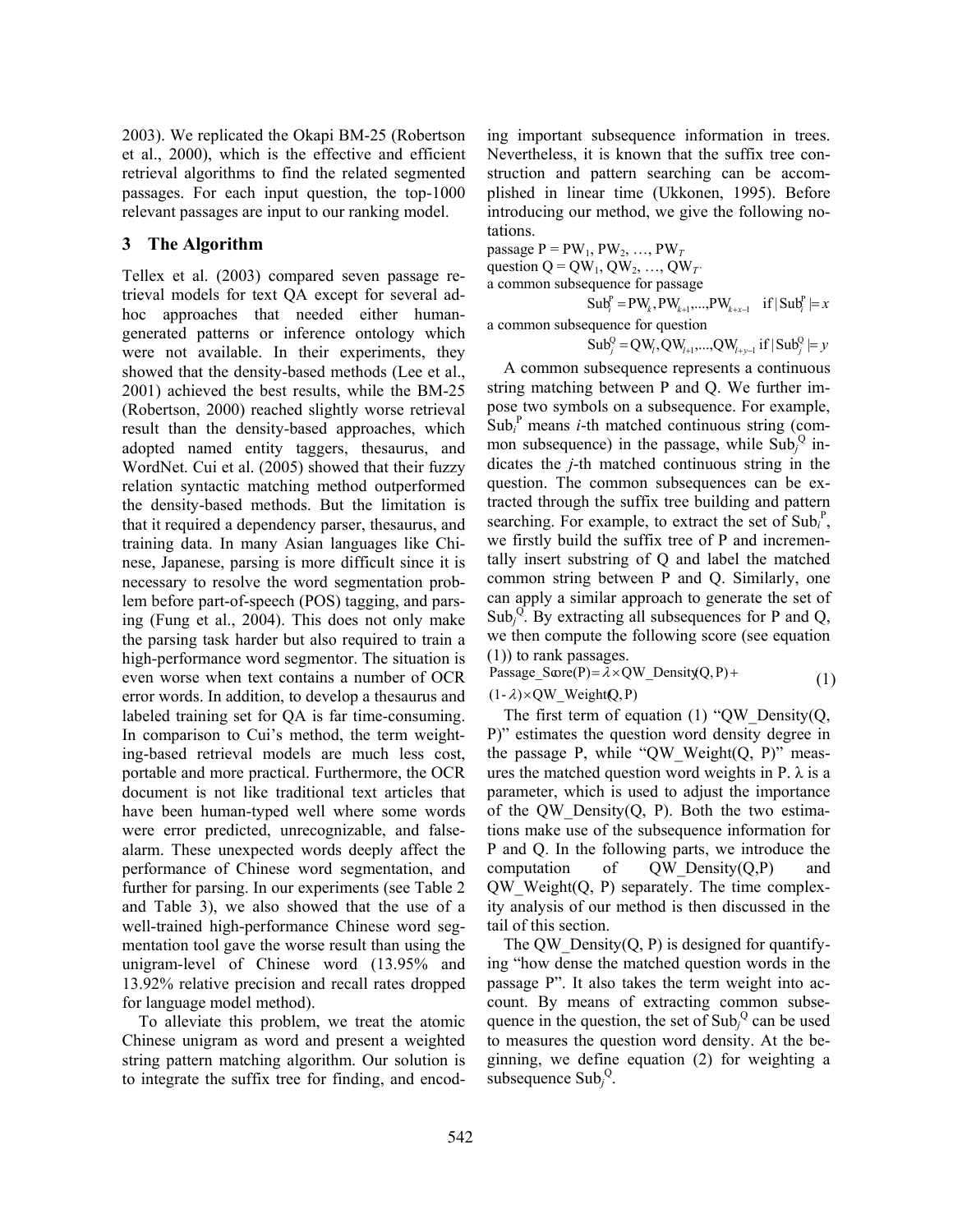$$
Weight(SubjQ) = length(SubjQ)\alphai × DP(SubjQ)
$$
\n(2)

Where length(Sub<sub>j</sub><sup>Q</sup>) is merely the length of Sub<sub>j</sub><sup>Q</sup></sub>

i.e., the number of words in Sub<sub>j</sub><sup>Q</sup>.  $\alpha_1$  is a parameter that controls the weight of length for  $\text{Sub}_j^Q$ . In this paper, we consider the long subsequence match is useful. A long *N*-gram is usually much less ambiguous than its individual unigram. The second term in equation (2) estimates the "discriminative power" (DP) of the subsequence. Some highfrequent and common words should be given less weight. To measure the DP score, we extend the BM-25 (Robertson et al., 2000) term weighting schema. Equation  $(3)$ ,  $(4)$ , and  $(5)$  list our DP scoring functions.

$$
DP(SubjQ) = W' \times \frac{(k_1 + 1) \times TF(SubjQ, P)}{K + TF(SubjQ, P)} \times \frac{(k_3 + 1) \times TF(SubjQ, Q)}{k_3 + TF(SubjQ, Q)}
$$
 (3)

$$
W' = \log(\frac{N_p - PF(\text{Sub}_j^0) + 0.5}{PF(\text{Sub}_j^0) + 0.5})
$$
\n(4)

$$
K = (1-b) + b \times \frac{|P|}{\text{AVG}(|P|)}
$$
\n<sup>(5)</sup>

 $k_1$ ,  $b$ ,  $k_3$  are constants, which empirically set as 1.2, 0.75, 500 respectively (Robertson et al., 2000).  $TF(Sub<sub>j</sub><sup>Q</sup>, Q)$  and  $TF(Sub<sub>j</sub><sup>Q</sup>, P)$  represent the term frequency of  $\text{Sub}_j^Q$  in question Q and passage P. Equation (4) computes the inverse "passage frequency" (PF) of  $\text{Sub}_j^Q$  as against to the traditional inverse "document frequency" (DF) where  $N_p$  is the total number of passages. The collected Discovery video is a small but "long" OCR document set, which results the estimation of DF value unreliable. On the contrary, a passage is more coherent than a long document, thus we replace the DF estimation with PF score. It is worth to note that some  $\text{Sub}_j^Q$  might be too long to be further retokenized into finer grained size. We therefore propose two algorithms to 1): re-tokenize an input subsequence, and 2): compute the DP score for a subsequence. Figure 3, and Figure 4 list the proposed two algorithms.

The proposed algorithm 1, and 2 can be used to compute and tokenize the DP score of not only Sub<sub>j</sub><sup>Q</sup> for question but also Sub<sub>j</sub><sup>P</sup> for passage. As seeing in Figure 4, it requires DP information for different length of *N*-gram. As noted in Section 2.2, the unigram, bigram, and trigram level of words had been stored in indexed files for efficient retrieving and computing DP score at this step. By applying algorithm 1 for the set of  $Sub_j^Q$ , we can obtain all retokenized subsequences (TSub*j*). We

then use the re-tokenized subsequences to compute the final density score. Equation (6) lists the QW\_Density scoring function.

$$
QW\_Density(Q, P) = \sum_{i=1}^{T} \frac{Weight(TSub_i) + Weight(TSub_{i+1}) (6)}{dist(TSub_i, TSub_{i+1})^{\alpha_2}} (6)
$$
  
dist(TSub\_i, TSub\_{i+1}) =  
min\\_distance\_between(TSub\_i, TSub\_{i+1}) in\_P + 1 (7)

*T\_CNT* is the total number of retokenized subsequences in Q, which can be extracted through applying algorithm 1 for all  $\text{Sub}_j^Q$ . Equation (7) merely counts the minimum number of words between two neighboring  $TSub_i$ , and  $TSub_{i+1}$  in the passage.  $a_2$  is the parameter that controls the impact of distance measurement.



**Figure 3: An algorithm for retokenizing subsequence** 

| Algorithm 2: Copmuting DP score                                                                                                                                                                                         |
|-------------------------------------------------------------------------------------------------------------------------------------------------------------------------------------------------------------------------|
| Input:                                                                                                                                                                                                                  |
| A subsequence $\text{Sub}_j^Q$ where start, is the position of first word<br>of Sub <sub>i</sub> <sup>Q</sup> in question end <sub>i</sub> is the position of last word of Sub <sub>i</sub> <sup>Q</sup> in<br>question |
| Output:                                                                                                                                                                                                                 |
| The score of $DP(Sub_i^Q)$                                                                                                                                                                                              |
| Algorithm:                                                                                                                                                                                                              |
| head := start <sub>i</sub> ;                                                                                                                                                                                            |
| tail := end <sub>i</sub> :                                                                                                                                                                                              |
| Max score $:= 0$ ;                                                                                                                                                                                                      |
| for $(k := head \sim tail)$                                                                                                                                                                                             |
| let $WORD := QW_k, QW_{k+1}, \ldots, QW_{tail};$                                                                                                                                                                        |
| $/***$ look-up <i>WORD</i> in the index files ***/                                                                                                                                                                      |
| compute $DP(WORD)$ using equation (3);                                                                                                                                                                                  |
| if $(DP(WORD) > Max score)$                                                                                                                                                                                             |
| Max score := $DP(WORD)$ ;                                                                                                                                                                                               |
| } /*** End for ***/                                                                                                                                                                                                     |
| $DP(WORD) := Max_score;$                                                                                                                                                                                                |

**Figure 4: An algorithm for computing DP score for a subsequence**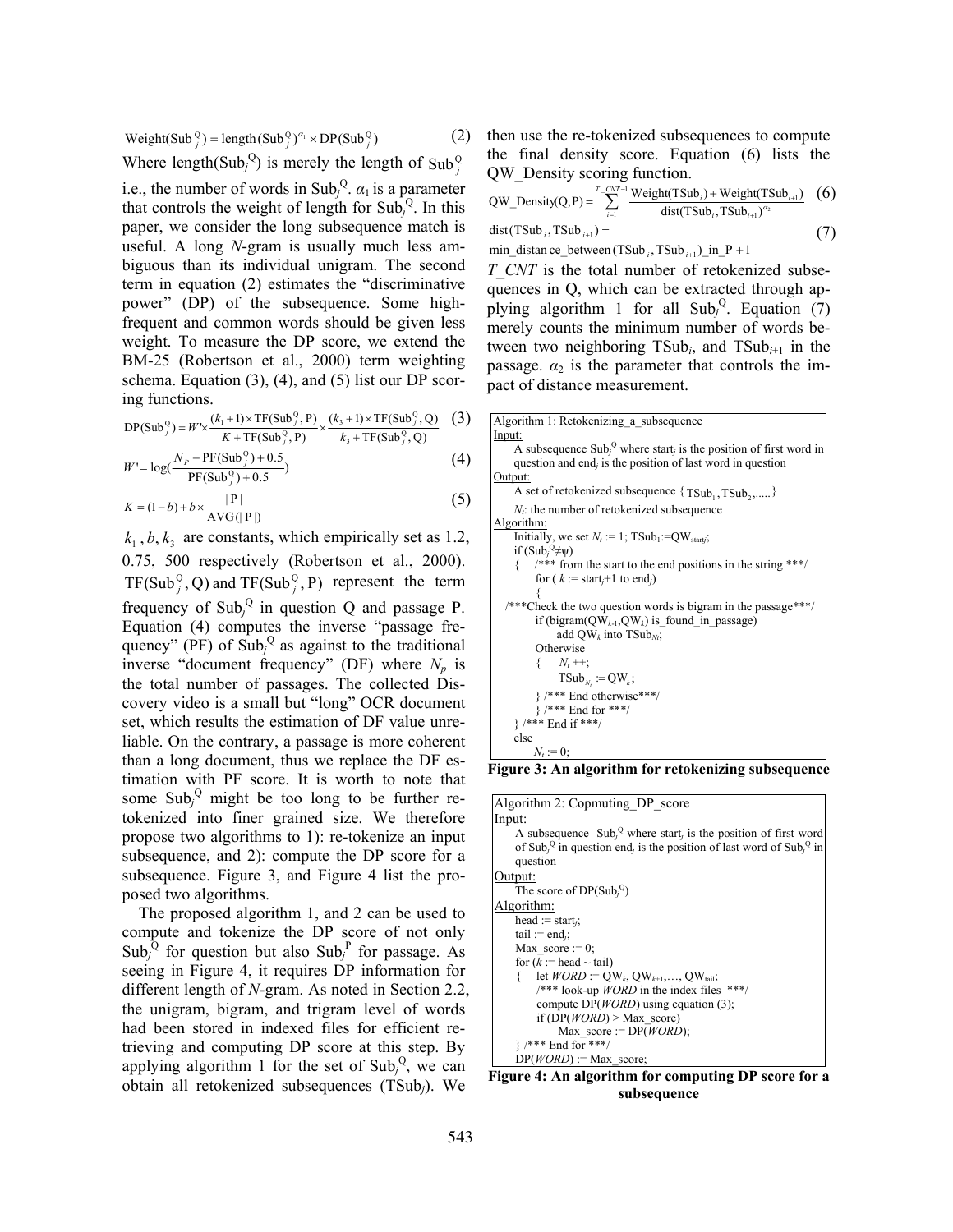The density scoring can be thought as measuring "how much information the passage preserves in response to the question". On the contrary, the QW\_Weight (second term in equation (1)) aims to estimate "how much content information the passage has given the question". To achieve this, we further take the other extracted common subsequences, i.e.,  $\text{Sub}_j^P$  into account. By means of the same term weighting schema for the set of  $\text{Sub}_j^P$ , the QW\_Weight is then produced. Equation (8) gives the overall QW\_Weight measurement.

QW\_Weight(Q, P) = 
$$
\sum_{i=1}^{S} \text{Weight}(\text{Sub}_i^P) =
$$
\n
$$
\sum_{i=1}^{S} (\text{length}(\text{Sub}_i^P)^{\alpha_i} \times \text{DP}(\text{Sub}_i^P))
$$
\n
$$
\sum_{i=1}^{S} (\text{length}(\text{Sub}_i^P)^{\alpha_i} \times \text{DP}(\text{Sub}_i^P))
$$

where the DP score of the input subsequence can be obtained via the algorithm 2 (Figure 5). *S\_CNT* is the number of subsequence in P. The parameter  $\alpha_1$  is also set as equal as equation (2).

In addition, the neighboring contexts of a sentence, which contains high QW\_Density score might include the answers. Hence, we stress on either head or tail fragments of the passage. In other words, the passage score is determined by computing equation (1) for head and tail parts of passage. We thus extend equation (1) as follows.

|                                                                                                     |                 | Passage Score(P) = max { $\lambda \times QW$ Density(Q, P <sub>1</sub> ) + (1 - $\lambda$ ) × QW Weight(Q, P <sub>1</sub> ), |  |  |  |
|-----------------------------------------------------------------------------------------------------|-----------------|------------------------------------------------------------------------------------------------------------------------------|--|--|--|
| $\lambda \times QW$ Density(Q, P <sub>2</sub> ) + (1 - $\lambda$ ) × QW Weight(Q, P <sub>2</sub> )} |                 |                                                                                                                              |  |  |  |
| $\int$ if P has 3 sentences :                                                                       | $S_1, S_2, S_3$ | then, $P_1 = S_1 + S_2$ , and $P_2 = S_2 + S_3$                                                                              |  |  |  |
| $\{\text{else if } P \text{ has } 2 \text{ sentences : } S_1, S_2\}$                                |                 | then, $P_1 = S_1$ , and $P_2 = S_2$ ,                                                                                        |  |  |  |
| else if $P$ has 1 sentence : $S_1$                                                                  |                 | then, $P_1 = P_2 = S_1$                                                                                                      |  |  |  |

Instead of estimating the whole passage, the two divided parts:  $P_1$ , and  $P_2$  are used. We select the maximum passage score from either head  $(P_1)$  or tail  $(P_2)$  part. When the passage contains only one sentence, then this sentence is indispensable to be used for estimation.

Now we turn to analyze the time complexity of our algorithm. It is known that the suffix tree construction costs is linear time (assume it requires O(*T*), *T*: the passage length for passage and O(*T'*), *T'*: the question length for question). Assume the search time for a pattern in the suffix trees is at most O(*h*log*m*) where *h* is the tree height, and *m* is the number of branch nodes. To generate the sets of Sub<sub>j</sub><sup>Q</sup> and Sub<sub>j</sub><sup>P</sup>, it involves in building suffix trees and incrementally searching substrings, i.e.,  $O((T+T')+(T+T')(hlogm))$ . Intuitively, both algorithm 1, and algorithm 2 are linear time algorithms, which depends on the length of "common" subsequence, i.e., at most  $O(\min(T, T'))$ . Consequently,

the overall time complexity of our method for computing a passage is  $O((T+T')(1+hlogm))$ +  $min(T, T')$ ).

# **4 Experiments**

#### **4.1 Evaluation**

We should carefully select the use of videoQA collection for evaluation. Unfortunately, there is no benchmark corpus for this task. Thus, we develop an annotated collection by following the similar tasks as TREC, CLEF, and NTCIR. The Discovery videos are one of the popular raw video sources and widely evaluated in many literatures (Lin et al., 2001; Wu et al., 2004; Lee et al., 2005). Totally, 75.6 hours of Discovery videos (93 video names) were used. Table 1 lists the statistics of the Discovery films.

The questions were created in two different ways: one set (about 73) was collected from previous studies (Lin et al., 2001; Wu et al., 2004) which came from the "Project: Assignment of Discovery"; while the other was derived from a real log from users. Video collections are difficult to be general-purpose since hundreds hours of videos might take tens of hundreds GB storage space. Therefore, general questions are quite difficult to be found in the video database. Hence, we provide a list of short introductions collected from the cover-page of the videos and enable users to browse the descriptions. Users were then asked for the system with limited to the collected video topics. We finally filter the (1) keyword-like queries (2) non-Chinese and (3) un-supported questions. Finally, there were 253 questions for evaluation.

For the answer assessment, we followed the TREC-QA track (Voorhees, 2001) and NTCIR to annotate answers in the pool that collected from the outputs of different passage retrieval methods. Unlike traditional text QA task, most of the OCR sentences contain a number of OCR error words. Furthermore, some sentence did include the answer string but error recognized as different words. Thus, instead of annotating the recognized transcripts, we used the corresponding video frames for evaluation because users can directly find the answers in the retrieved video clips and recognized text. Among 253 questions, 56 of which did not have an answer, while 368 passage&frame segments (i.e., answer patterns) in the pool were labeled as answers. On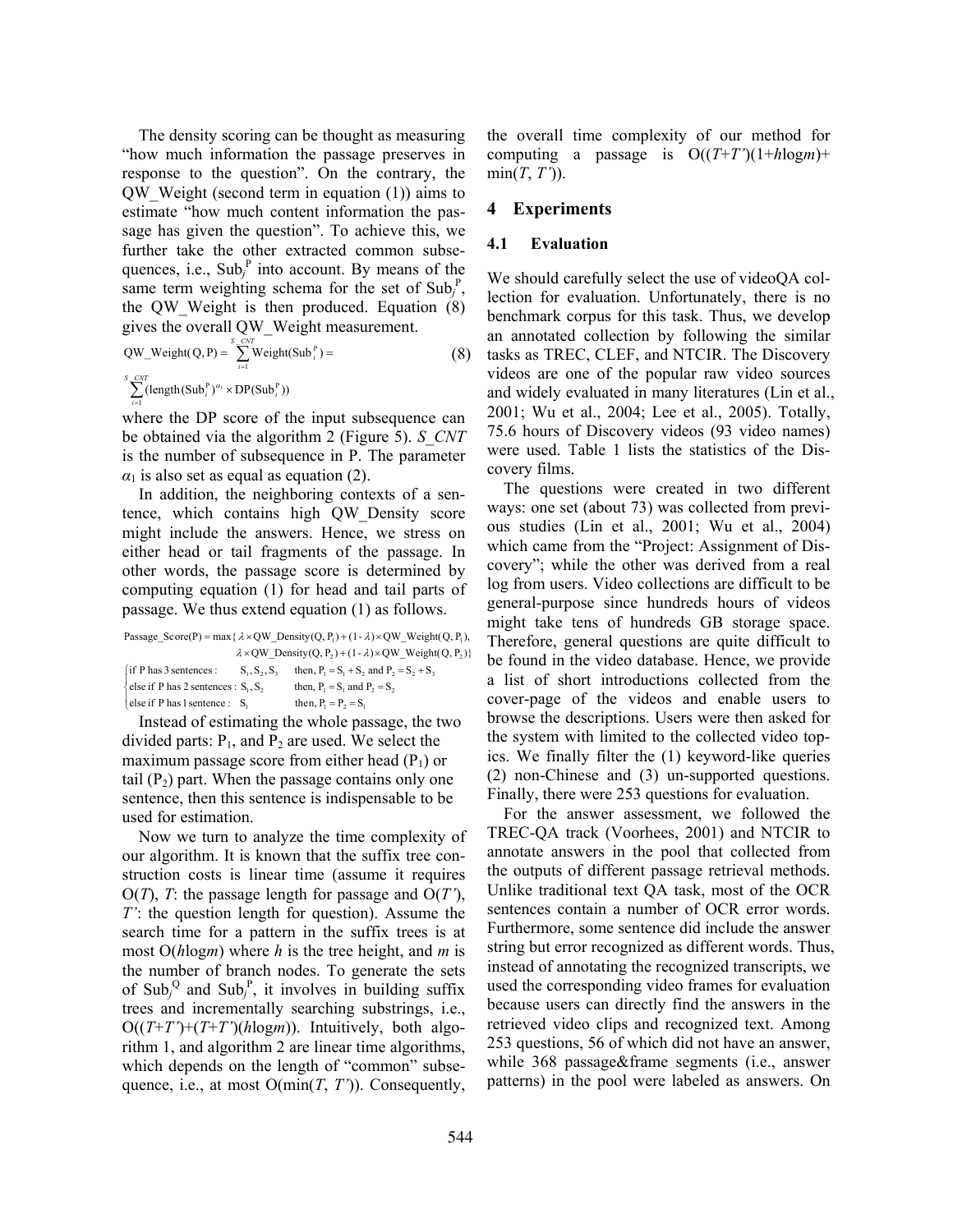averagely, there are 1.45 labeled answers for each question.

The MRR (Voorhees, 2001) score, precision and pattern-recall are used for evaluation. We measure the MRR scores for both top1 and top5 ranks, and precision and pattern-recall rates for top5 retrieved answers.

|                       | 1 AMI 11 MARIJINI VI HIV VVIIVVIVA IZIJVV I VI I<br>,,,,,,,, |                          |                   |  |  |  |  |
|-----------------------|--------------------------------------------------------------|--------------------------|-------------------|--|--|--|--|
| $#$ of videos         | $#$ of sentence                                              | $#$ of words             | $#$ of passages   |  |  |  |  |
| 49950<br>93           |                                                              | 746276                   | 25001             |  |  |  |  |
| $AVG \# of$           | $AVG \# of$                                                  | $AVG \# of$              | $AVG \# of words$ |  |  |  |  |
| words per<br>sentence | words per<br>passage                                         | sentences<br>per passage | per video         |  |  |  |  |

14.94 | 48.78 | 537.09 | 8024.47

**Table 1: Statistics of the collected Discovery videos** 

#### **4.2 Results**

In this paper, we employed six top-performed yet portable ranking models, TFIDF, BM-25 (Robertson et al., 2000), INQUERY, language model (Zhai and Lafferty, 2001), cosine, and densitybased (Lee et al., 2001) approaches for comparison<sup>1</sup>. For the language model, the Jelinek-Mercer smoothing method was employed with the parameter settings  $\lambda = 0.5$  which was selected via several trials. In our preliminary experiments, we found that the query term expansion does not improve but decrease the overall ranking performance for all the ranking models. Thus, we only compare with the "pure" retrieval performance without pseudofeedback.

The system performance was evaluated through the returned passages. We set  $\alpha_1=1.25$ ,  $\alpha_2=0.25$ , and  $\lambda$ =0.8 which were observed via the following parameter validations. More detail parameter experiments are presented and discussed later. Table 2 lists the overall videoQA results with different ranking models.

Among all ranking models, the proposed method achieves the best system performance. Our approach produced 0.596 and 0.654 MRR scores when evaluating the top1 and top5 passages and the precision rate achieves 0.208. Compared to the second best method (language model), our method is 10.16% better in relatively percentage in terms of MRR(top1) score. For the MRR(top5) score, our method is 7.39 relative percentage better. In terms of the non-answered questions, our method also covers the most questions (253-69=184) compared

 $\overline{a}$ 

to the other ranking models. Overall, the experiment shows that the proposed weighted string pattern matching algorithm outperforms the other six methods in terms of MRR, non-answered question numbers, precision and pattern recall rates.

| Table 2: Overall videoQA performance with differ- |  |
|---------------------------------------------------|--|
| ent ranking models (using unigram Chinese word)   |  |

| ---------<br>$\frac{1}{2}$ |            |            |                  |           |         |
|----------------------------|------------|------------|------------------|-----------|---------|
| Word-Level                 | <b>MRR</b> | <b>MRR</b> | Non-answered     | Precision | Pattern |
|                            | (Top1)     | Top5)      | <b>Questions</b> |           | Recall  |
| <b>TFIDF</b>               | 0.498      | 0.572      | 81               | 0.189     | 0.649   |
| <b>BM-25</b>               | 0.501      | 0.581      | 78               | 0.186     | 0.638   |
| Language Model             | 0.541      | 0.609      | 74               | 0.196     | 0.671   |
| <b>INOUERY</b>             | 0.505      | 0.583      | 78               | 0.188     | 0.644   |
| Cosine                     | 0.418      | 0.489      | 102              | 0.151     | 0.519   |
| Density                    | 0.323      | 0.421      | 102              | 0.137     | 0.471   |
| <b>Our Method</b>          | 0.596      | 0.654      | 69               | 0.208     | 0.711   |
|                            |            |            |                  |           |         |

| Table 3: Overall videoQA performance with differ- |
|---------------------------------------------------|
| ent ranking models using word segmentation tools  |

| $\frac{1}{2}$ and $\frac{1}{2}$ models using<br>word segmentation tools |                      |                      |                                  |           |                   |
|-------------------------------------------------------------------------|----------------------|----------------------|----------------------------------|-----------|-------------------|
| Word-Level                                                              | <b>MRR</b><br>(Top1) | <b>MRR</b><br>(Top5) | Non-answered<br><b>Questions</b> | Precision | Pattern<br>Recall |
| <b>TFIDF</b>                                                            | 0.509                | 0.567                | 89                               | 0.145     | 0.597             |
| <b>BM-25</b>                                                            | 0.438                | 0.500                | 104                              | 0.159     | 0.543             |
| Language Model                                                          | 0.486                | 0.551                | 89                               | 0.172     | 0.589             |
| <b>INOUERY</b>                                                          | 0.430                | 0.503                | 97                               | 0.164     | 0.562             |
| Cosine                                                                  | 0.403                | 0.480                | 100                              | 0.158     | 0.548             |
| Density                                                                 | 0.304                | 0.380                | 125                              | 0.133     | 0.451             |
| <b>Our Method</b>                                                       | 0.509                | 0.561                | 89                               | 0.181     | 0.608             |

Next, we evaluate the performance with adopting a trained Chinese word segmentation tool instead of unigram level of word. In this paper, we employed the Chinese word segmentation tool (Wu et al., 2006) that achieved about 0.93-0.96 recall/precision rates in the SIGHAN-3 word segmentation task (Levow, 2006). Table 3 lists the overall experimental results with the adopted word segmentation tool. In comparison to unigram grained level (Table 2), it is shown that the use of word segmentation tool does not improve the videoQA result for most top-performed ranking models, BM-25, language model, INQUERY, and our method. For example, our method is relatively 17.92% and 16.57% worse in MRR(Top1) and MRR(Top5) scores. In terms of precision and pattern-recall rates, it drops 14.91, and 16.94 relative percentages, respectively. For the TFIDF method, the MRR score is almost the same as previous result whereas it decreased 30.34%, and 8.71% precision and pattern-recall rates. On averagely, the four models, BM-25, language model, INQUERY, and our method dropped at least relatively 10% in MRR, precision, and pattern-recall rates. In this experiment, our ranking algorithm also achieved

<sup>&</sup>lt;sup>1</sup> For the TFIDF/BM-25/INQUERY/Language Model approaches were performed using the Lemur toolkit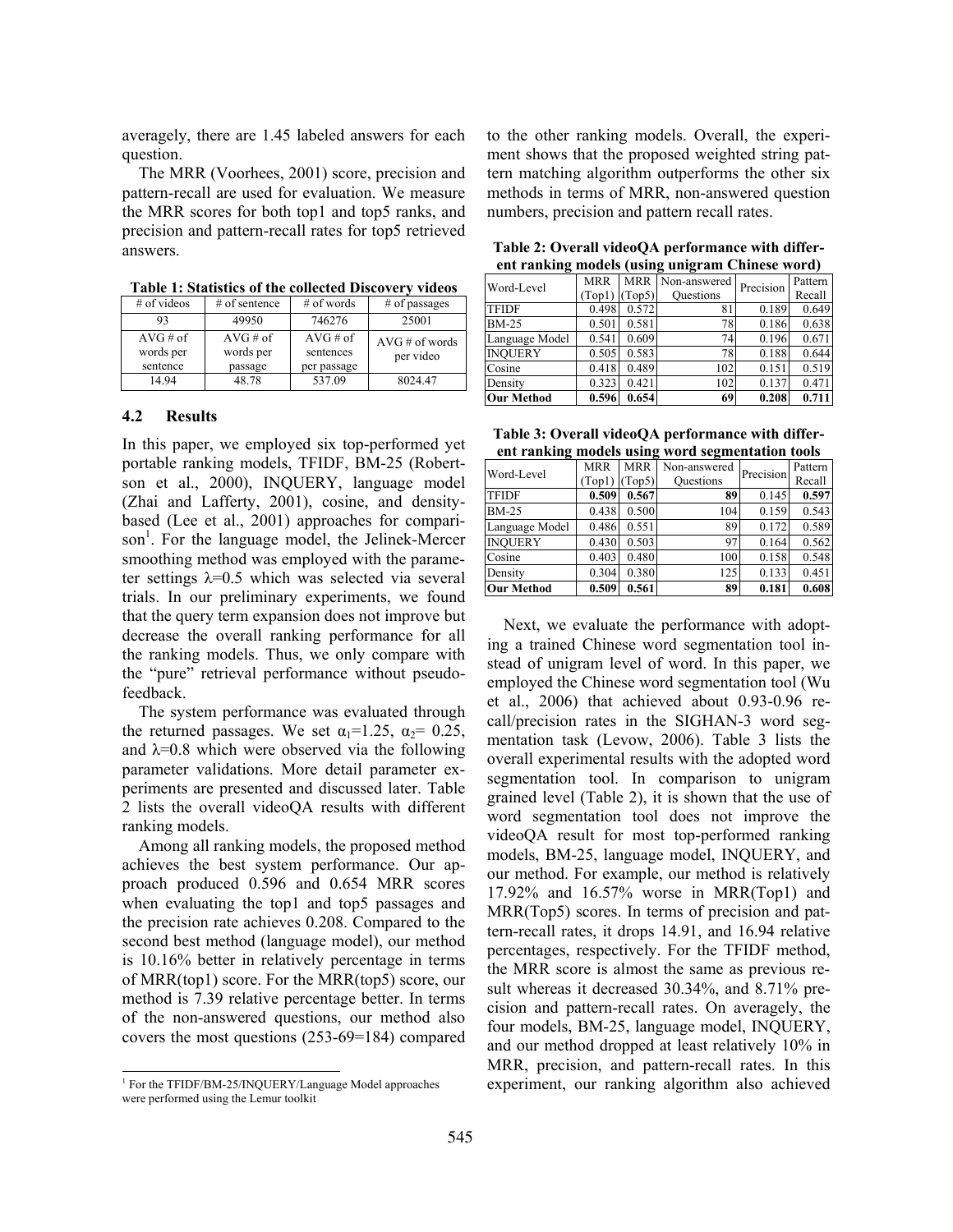

**Figure 5: Experimental results with different settings of parameter**  $a_1$  **using MRR evaluation** 



**Figure 7: Verify parameter λ in the two validation sets with**  $\alpha_1 = 1.25$  **and**  $\alpha_2 = 0.25$ 

the best results in terms of precision and pattern recall rates while marginally worse than the TFIDF for the MRR(top5) score.

There are three parameters:  $\lambda$ ,  $\alpha_1$ ,  $\alpha_2$ , in our ranking algorithm.  $\lambda$  controls the weight of the QW\_Density(Q, P), while  $\alpha_1$ , and  $\alpha_2$  were set for the power of subsequence length and the distance measurement. We randomly select 100 questions for parameter validations. Firstly, we tried to verify the optimal  $\alpha_1$  via different settings of the remaining two parameters. The best  $\alpha_1$  is then set to verify α<sub>2</sub> via various λ values. The optimal λ is subsequently confirmed through the observed  $\alpha_1$  and  $\alpha_2$ values. Figure 5, 6, 7 show the performance evaluations of different settings for the three parameters.

As shown in Figure 5, the optimal settings of  $(\alpha_1=1.25)$  is obtained when and  $\alpha_2=0.25$ , and  $λ=0.75$ . When  $α<sub>1</sub>$  is set more than 1.5, our method quickly decreased. In this experiment, we also found that large  $\alpha_2$  negatively affects the performance. The small  $\alpha_2$  values often lead to better ranking performance. Thus, in the next experiment, we limited the  $\alpha_2$  value in 0.0~3.0. As seeing in Figure 6, again the abnormal high or zero  $\alpha_2$  values give the poor results. This implies the over-weight and no-weight on the distance measurement (equation (7)) is not useful. Instead, a small  $\alpha_2$  value yields to improve the performance. In our experiment,



**Figure 6: Verify parameter**  $\alpha_2$  **with**  $\alpha_1 = 1.25$ **, and variant λ**



**Figure 8: Experimental results with different number of initial retrieval passages (Top***N***)**

 $\alpha_2$ =0.25 is quite effective. Finally, in Figure 7, we can see that both taking the QW\_Density, and QW\_Weight into account gives better ranking result, especially QW Density. This experiment indicates that the combination of QW\_Density and QW\_Weight is better than its individual term weighting strategy. When  $\lambda = 0.8$ , the best ranking result ( $MRR = 0.700$ ) is reached.

Next, we address on the impact of different number of initial retrieved passages using BM-25 ranking models. Due to the length limitation of this paper, we did not present the experiments over all the compared ranking models, while we left the further results at our web site<sup>2</sup>. For the three parameters, we select the optimal settings derived from previous experimental results, i.e.,  $\lambda=0.8$ ,  $\alpha_1$ =1.25,  $\alpha_2$ =0.25. Figure 8 shows the experimental results with different number of initial retrieved passages. When employing exactly five initial retrieved passages, it can be viewed as the re-ranking improvement over the BM-25 ranking model. As seeing in Figure 8, our method does improve the conventional BM-25 ranking approach (MRR score 0.690 v.s. 0.627) with relatively 10.04% MRR value. The best system performance is MRR=0.700 when there are merely 20 initial retrieved passages. The ranking result converges when retrieving more than 40 passages. Besides,

 $\overline{a}$ 2 http://140.115.112.118/bcbb/TVQS2/